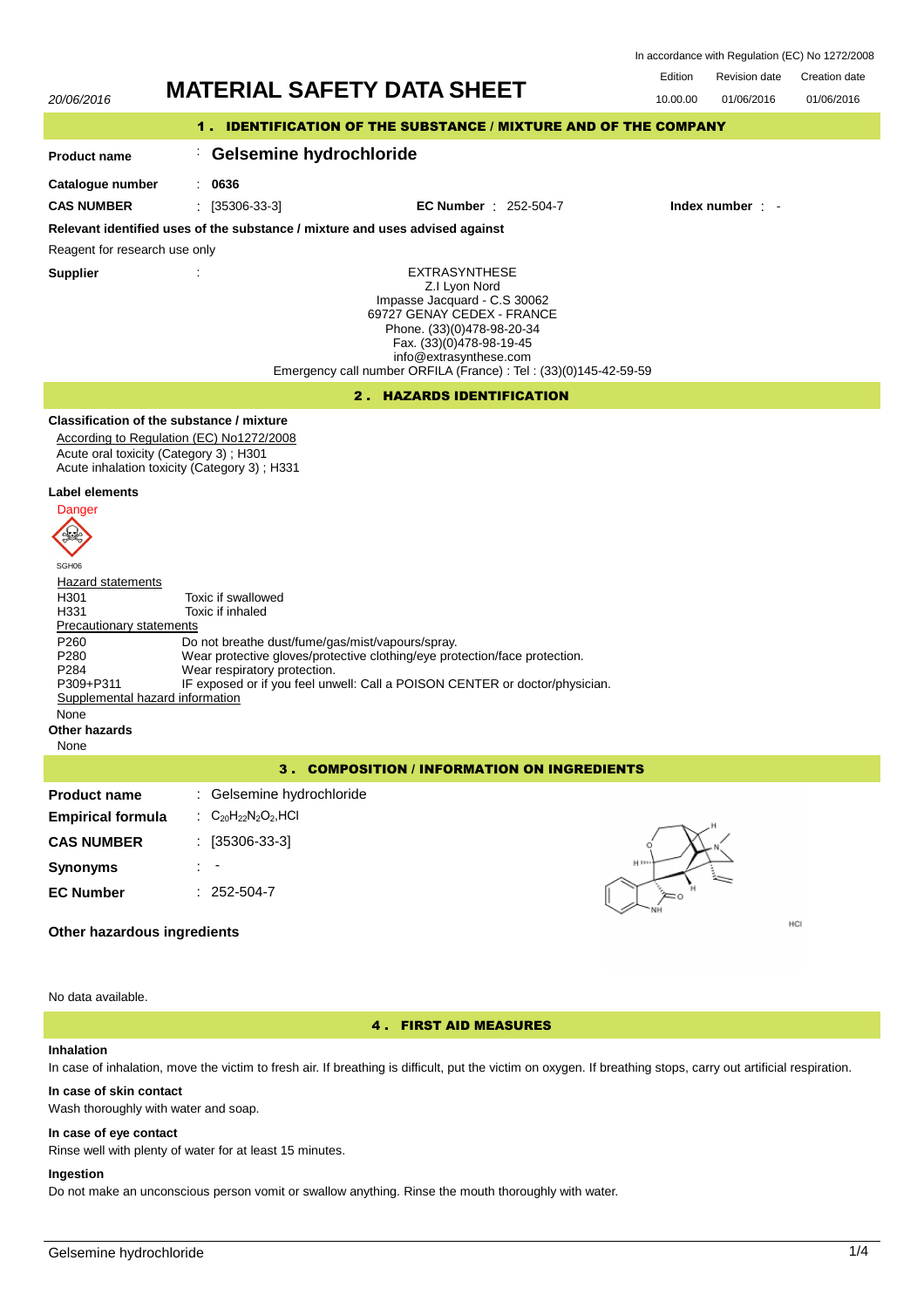### 5 . FIRE-FIGHTING MEASURES

# **Extinguishing media**

Carbon dioxide, dry powder.

# **Special hazards arising from the substance**

Harmful/toxic vapours, carbon oxides may be released during the fire.

### **Advise for fire-fighters**

Wear an autonomous breathing apparatus and suitable protection clothing against chemical agents.

### 6 . ACCIDENTAL RELEASE MEASURES

#### **Personal precautions**

Use personal protective equipment. Evacuate the personnel from the contaminated zone. Ensure adequate ventilation.

### **Environnemental precautions**

Keeping away from drains, surface and ground waters.

### **Methods and materials for containment and cleaning up**

Clean up without creating dust and place in adapted and sealed containers for elimination. Wash the contaminated aera with water and soap. Confine washing water and dispose of it complying with the local regulations. After cleaning, quickly eliminate traces of water with a product absorbing liquids (for example : sand, sawdust, universal binder, Kieselguhr).

# 7 . HANDLING AND STORAGE

### **Precautions for safe handling**

Avoid formation of dust. Avoid contact with skin and eyes. During handling, wear suitable personal protective equipment (see section 8). Follow the normal measures for preventive fire protection.

**Specific handling** No data available.

### **Specific end use(s)**

No data available

### **Conditions for safe storage, including any incompatibilities**

Store in a cool well-ventilated place.

Keep container tightly closed in a dry place away from light.

Store at <+8°C

# 8 . EXPOSURE CONTROL/PERSONAL PROTECTION

### **Respiratory protection**

Wear imperatively an appropriated mask/respirator, tested and approved by standards such as NIOSH (US) or CEN (EU).

#### **Hand protection**

Handle with protective gloves. The selected gloves have to satisfy the specifications of EU Directive 89/686/EEC and the standard EN 374 derived from it.

#### **Eye protection**

Wear safety glasses.

### **Skin protection**

Wear suitable protective clothing according to the quantity and the level of activity of the substance at the workplace.

### 9 . PHYSICAL AND CHEMICAL PROPERTIES

| Information on basic physical and chemical properties |  |  |  |
|-------------------------------------------------------|--|--|--|
|-------------------------------------------------------|--|--|--|

| Physical state                         | : Powder                         |
|----------------------------------------|----------------------------------|
| Color                                  | : White to beige coloured        |
| Solubility in                          | : Ethyl alcohol (Poorly soluble) |
|                                        | : Water (Soluble)                |
| Melting point                          | : No data available.             |
| Initial boiling point                  | : No data available.             |
| Flash point                            | : No data available.             |
| рH                                     | : No data available.             |
| Partition coefficient: n-octanol/water | : No data available.             |
| Auto-ignition temperature              | : No data available.             |
| Decomposition temperature              | : No data available.             |
| Viscosity                              | : No data available.             |
| <b>Other information</b>               |                                  |
| No data available                      |                                  |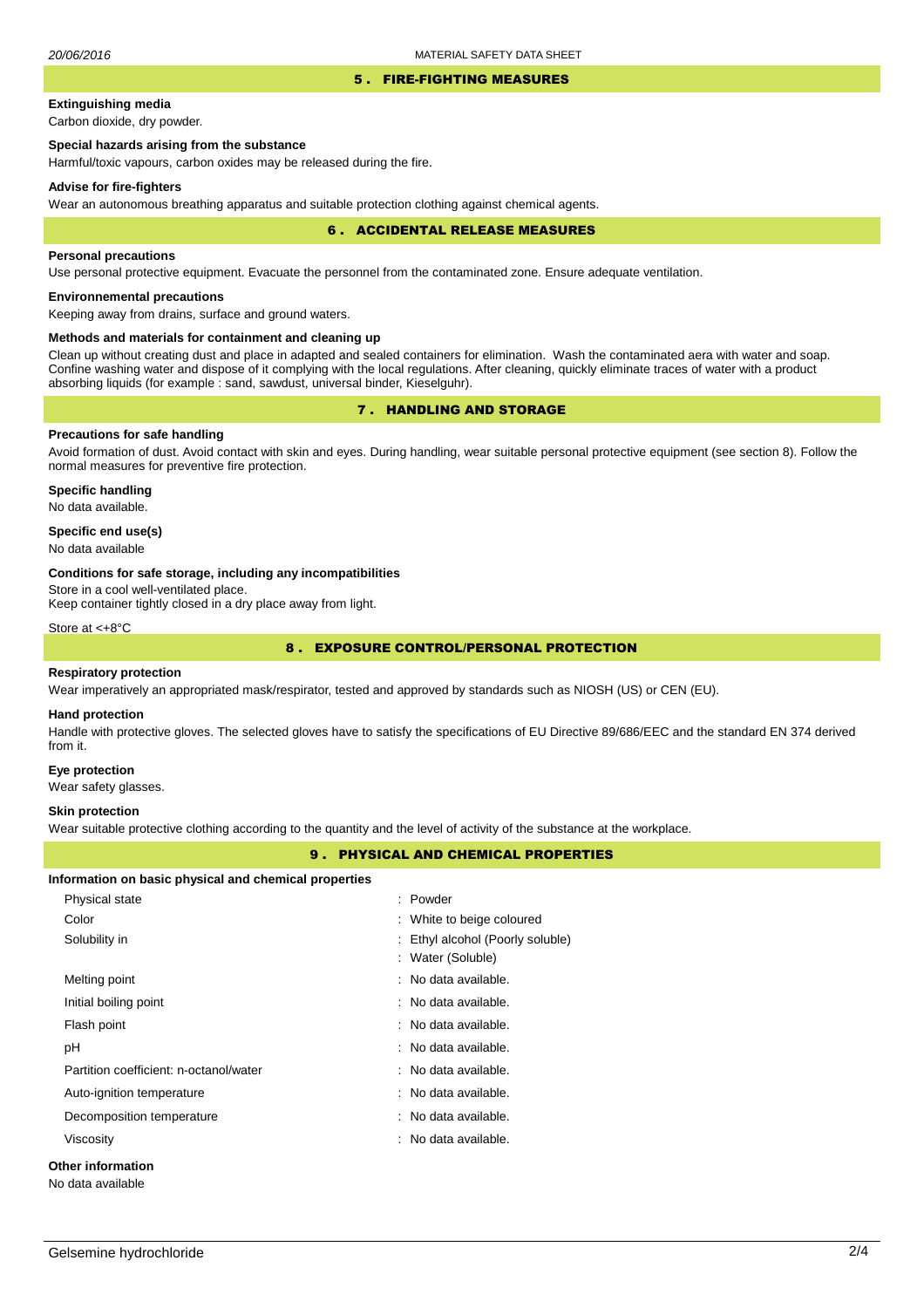### 10 . STABILITY AND REACTIVITY

### **Reactivity**

No data available.

### **Chemical stability**

Stable under recommanded storage conditions.

### **Possibility of hazardous reactions**

No hazardous reactions during storage and handling complying with the instructions.

**Conditions to avoid**

No data available.

**Incompatible materials**

No data available.

### **Hazardous decomposition products**

No hazardous decomposition products if the instructions for handling and storage are respected. During high overheating of the substance or during a fire, hazardous decomposition products may be produced.

# 11 . TOXICOLOGICAL INFORMATION

### **Acute oral toxicity**

No data available.

# **Acute dermal toxicity**

No data available.

### **Acute inhalation toxicity**

No data available.

### **Skin Corrosion**

No data available.

#### **Skin Irritation**

No data available.

### **Serious Eye Damage**

No data available.

# **Eye Irritation**

No data available.

### **Respiratory Sensitisation**

No data available.

### **Skin Sensitisation**

No data available.

### **Germ Cell Mutagenicity**

No data available.

### **Carcinogenictiy**

No data available.

# **Reproductive Toxicity**

No data available.

# **Specific Target Organ Toxicity - Single Exposure**

No data available.

### **Specific Target Organ Toxicity - Repeated Exposure**

No data available.

### **Aspiration Hazard**

No data available.